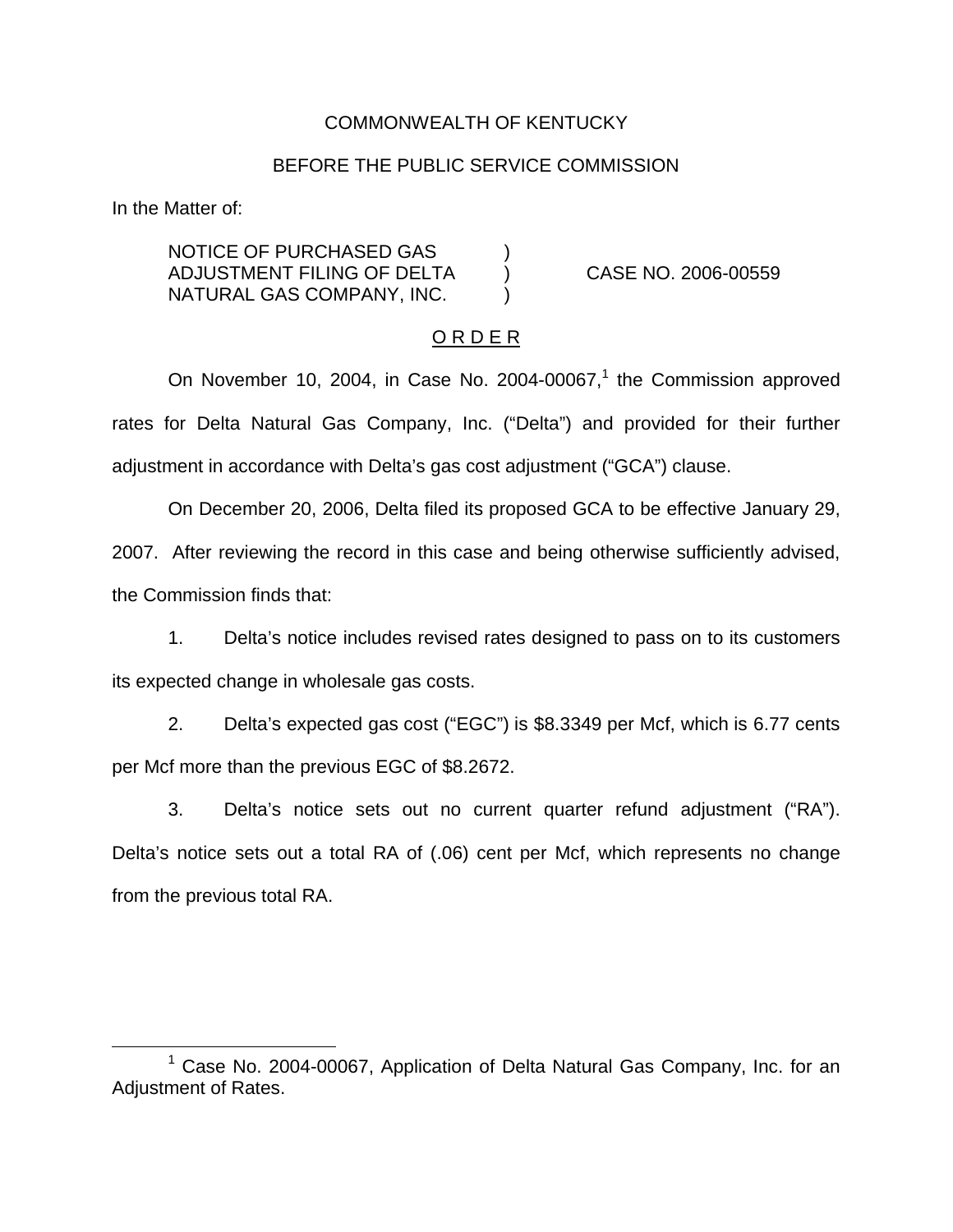4. Delta's notice sets out a current quarter actual adjustment ("AA") of 27.33 cents per Mcf. Delta's total AA is 24.59 cents per Mcf, which is a decrease of \$1.4566 per Mcf from the previous total AA.

5. Delta's notice sets out a balance adjustment ("BA") of 3.35 cents per Mcf, which represents an increase of 2.7 cents per Mcf from the previous BA.

6. Delta's GCA is \$8.6137 per Mcf, which is \$1.3619 per Mcf less than the previous GCA of \$9.9756.

7. The rates in the Appendix to this Order are fair, just, and reasonable, and should be approved for final meter readings by Delta on and after January 29, 2007.

IT IS THEREFORE ORDERED that:

1. The rates in the Appendix to this Order are approved for final meter readings on and after January 29, 2007.

2. Within 20 days of the date of this Order, Delta shall file with this Commission its revised tariffs setting out the rates authorized herein.

Done at Frankfort, Kentucky, this 22<sup>nd</sup> day of January, 2007.

By the Commission

ATTEST:

**Executive Director** 

APPENDIX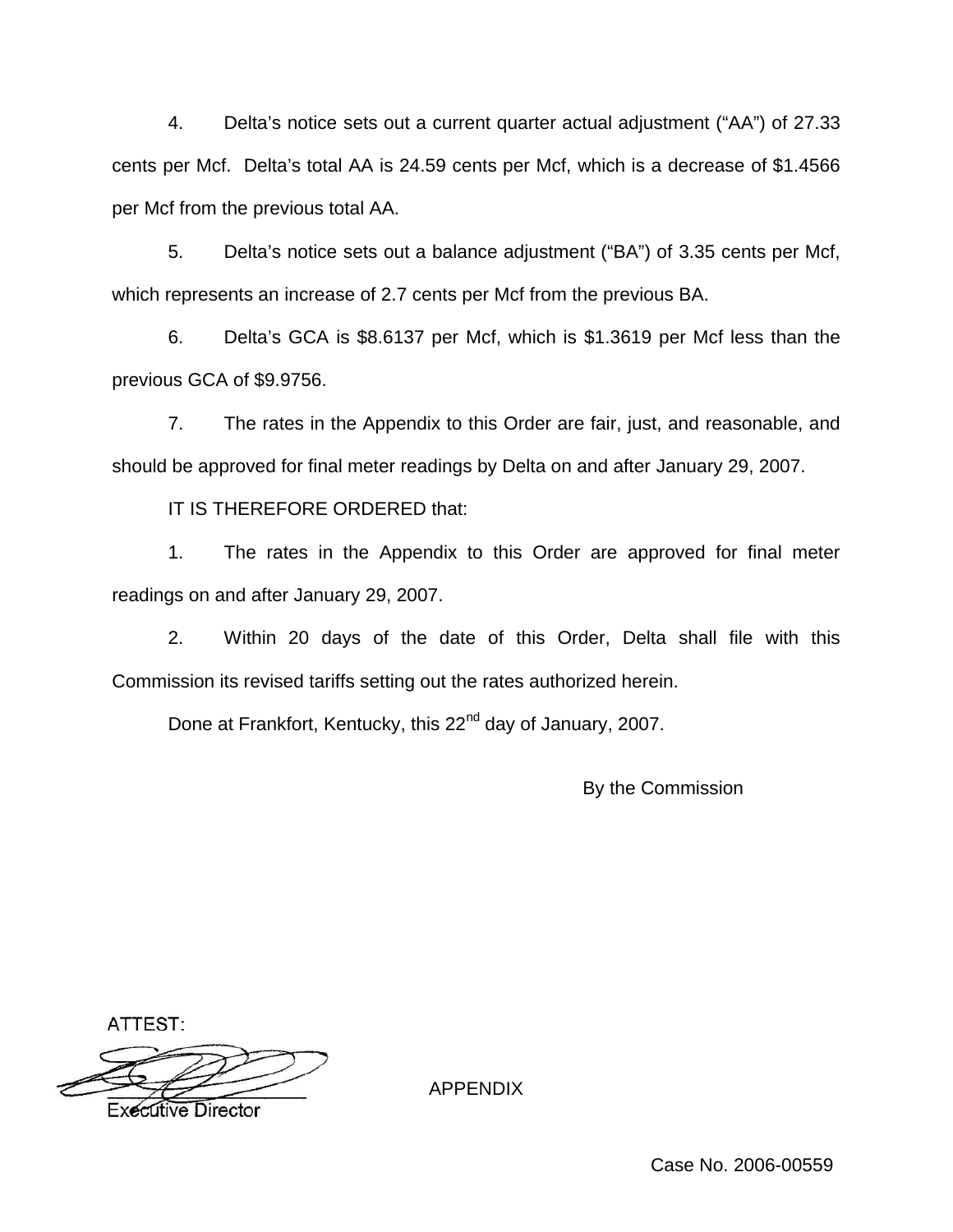# APPENDIX TO AN ORDER OF THE KENTUCKY PUBLIC SERVICE COMMISSION IN CASE NO. 2006-00559 DATED January 22, 2007

The following rates and charges are prescribed for the customers in the area served by Delta Natural Gas Company, Inc. All other rates and charges not specifically mentioned herein shall remain the same as those in effect under authority of this Commission prior to the effective date of this Order.

# RATE SCHEDULES

### **AVAILABILITY**

Available for general use by residential, commercial, and industrial customers.

### RATES

|                                                                                                                                                                   | <b>Base Rate</b><br>plus                                          | <b>Gas Cost</b><br>Recovery<br><b>Rate</b><br>equals | <b>Total Rate</b>                                  |
|-------------------------------------------------------------------------------------------------------------------------------------------------------------------|-------------------------------------------------------------------|------------------------------------------------------|----------------------------------------------------|
| Residential<br><b>Monthly Service Charge</b><br>All Mcf                                                                                                           | \$<br>10.00<br>\$<br>4.1592                                       | \$8.6137                                             | \$12.7729                                          |
| <b>Small Non-Residential</b><br><b>Monthly Service Charge</b><br>All Mcf                                                                                          | 20.00<br>\$<br>\$<br>3.7950                                       | \$8.6137                                             | \$12.4087                                          |
| Large Non-Residential<br><b>Monthly Service Charge</b><br>First 200<br>Mcf<br><b>Next 800</b><br>Mcf<br>Next 4,000<br>Mcf<br>Next 5,000<br>Mcf<br>Over 10,000 Mcf | \$<br>72.00<br>\$<br>3.7950<br>2.1461<br>1.3500<br>.9500<br>.7500 | \$8.6137<br>8.6137<br>8.6137<br>8.6137<br>8.6137     | \$12.4087<br>10.7598<br>9.9637<br>9.5637<br>9.3637 |